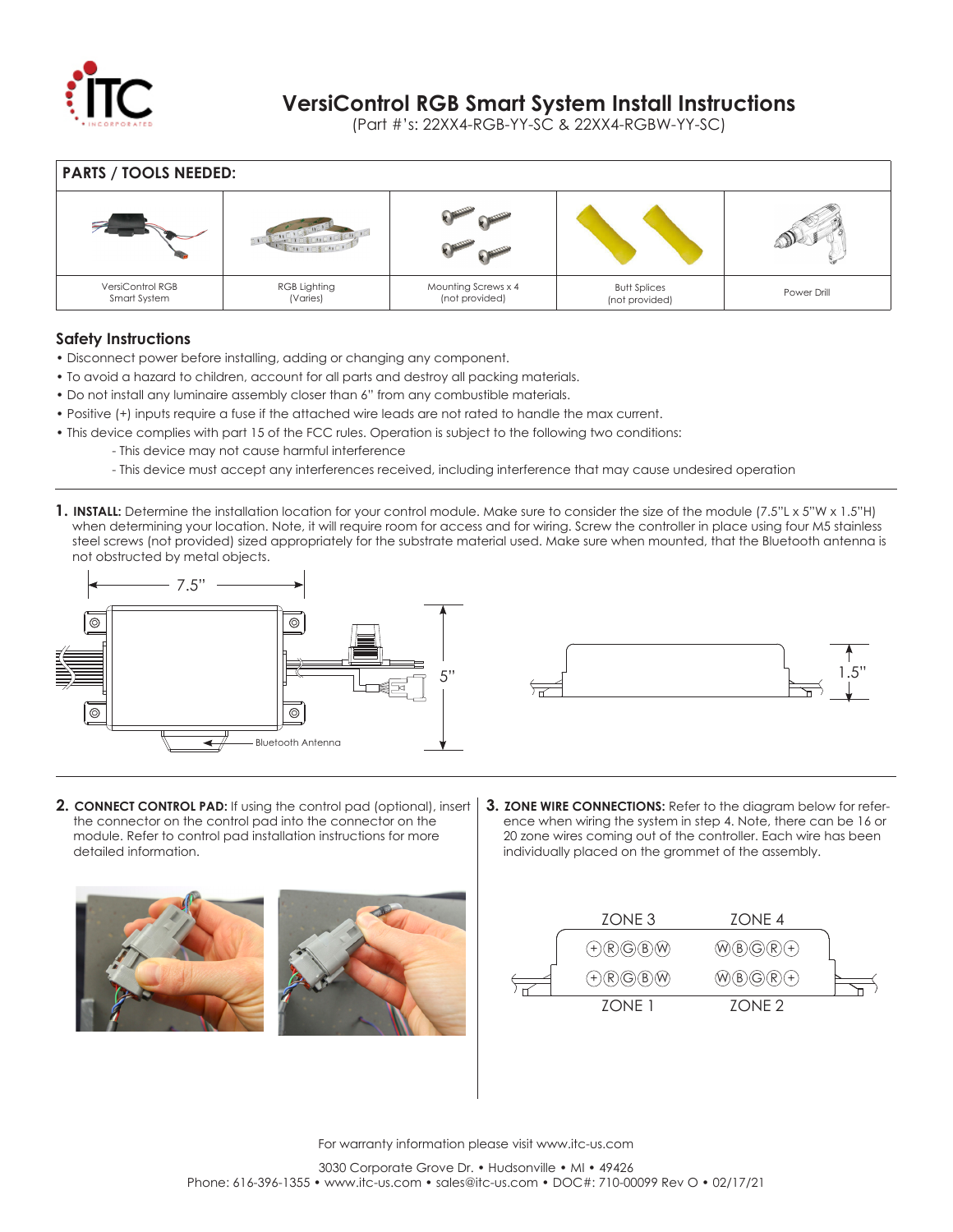

**4. WIRING DIAGRAM:** Follow the wiring diagram below to wire the module to your system. Note: Maximum replacement fuse size is 25 amps.



### **22XX4-RGB-YY-SC**



3030 Corporate Grove Dr. • Hudsonville • MI • 49426 Phone: 616-396-1355 • www.itc-us.com • sales@itc-us.com • DOC#: 710-00099 Rev O • 02/17/21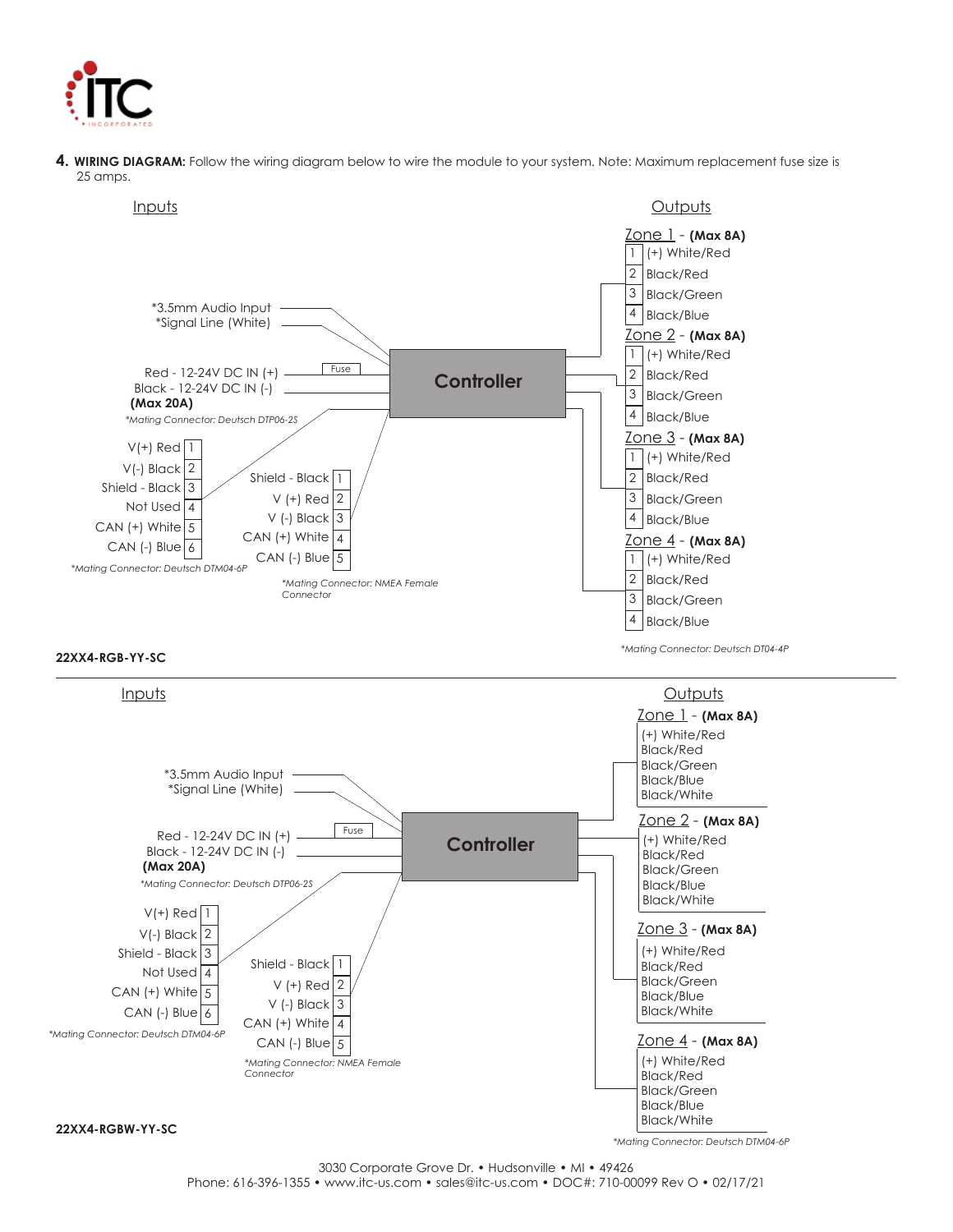

**5. CUSTOMIZING YOUR SYSTEM:** There are several features that can be selected using the four position dip switches on the back of the control module. To adjust these switches, first remove the four screws on the back.



#### **MULTIPLE RGB CONTROLLERS ON SAME CAN BUS NETWORK:**

If you are using more than one controller on a CAN network, you will need to adjust the CAN address. Dip switch one and two are used to select an address.

| Switch 1 | Switch 2 | <b>Address</b> |
|----------|----------|----------------|
| OFF      | OFF      | 0 (Default)    |
| ON       | OFF      |                |
| OFF      | ОN       |                |
| 'N       | M        |                |

### **RESET PASS CODE:**

If needed, dip switch three can be switched on and then off to reset the Bluetooth pass code.

### **SELECT TO POWER UP IN THE ON OR OFF STATE:**

Using dip switch four you can select if you want the controller to power up in the OFF state when power is applied, or in the ON state once power is applied.

| Switch 3 | <b>Pass Code</b> | Switch 4 | Power                  |
|----------|------------------|----------|------------------------|
| OFF      | No change        | OFF      | Power up OFF (default) |
| ОN       | Reset pass code  | DЛ       | Power up ON            |



- **6. DISABLE/SIGNAL INPUT LINE (optional):** The control module has the ability to turn off zones if an input line to the controller is activated. If the disable line is held at the input voltage (5-24 volts), Zones one and two will be turned off. This feature can be used if you want to deactivate the zone lights on the outside of the boat when in motion. By default, only zones one and two are turned off. There is no effect on zones three and four. You can adjust which zones are turned off via a CAN interface display system.
- **7. AUDIO INPUT LINE (optional):** The controller has the ability to receive an audio input signal (Line Level) through the 3.5mm RCA audio input female connector. It can use this signal to adjust the light brightness and color based on the audio signal strength and frequency.

### **8. WIRING CONSIDERATIONS:**

- Don't power the controller or lights until all connections are made.
- It is recommended that strain relief be added on all wires to prevent any damage to the lights.
- If fuses are not included on the RGB controller then ITC recommends including fuses on each zone output (+) wire.
- If installing a flexible lighting product, do not install the end caps in the mounting track or it may damage the light.
- To test the lights, select the single color fade for each of the colors, red, green and blue on the VersiControl app. This test will show whether there are wiring issues.
- For the NMEA2000 version controller, its LEN (Load Equivalency Number) equals two.